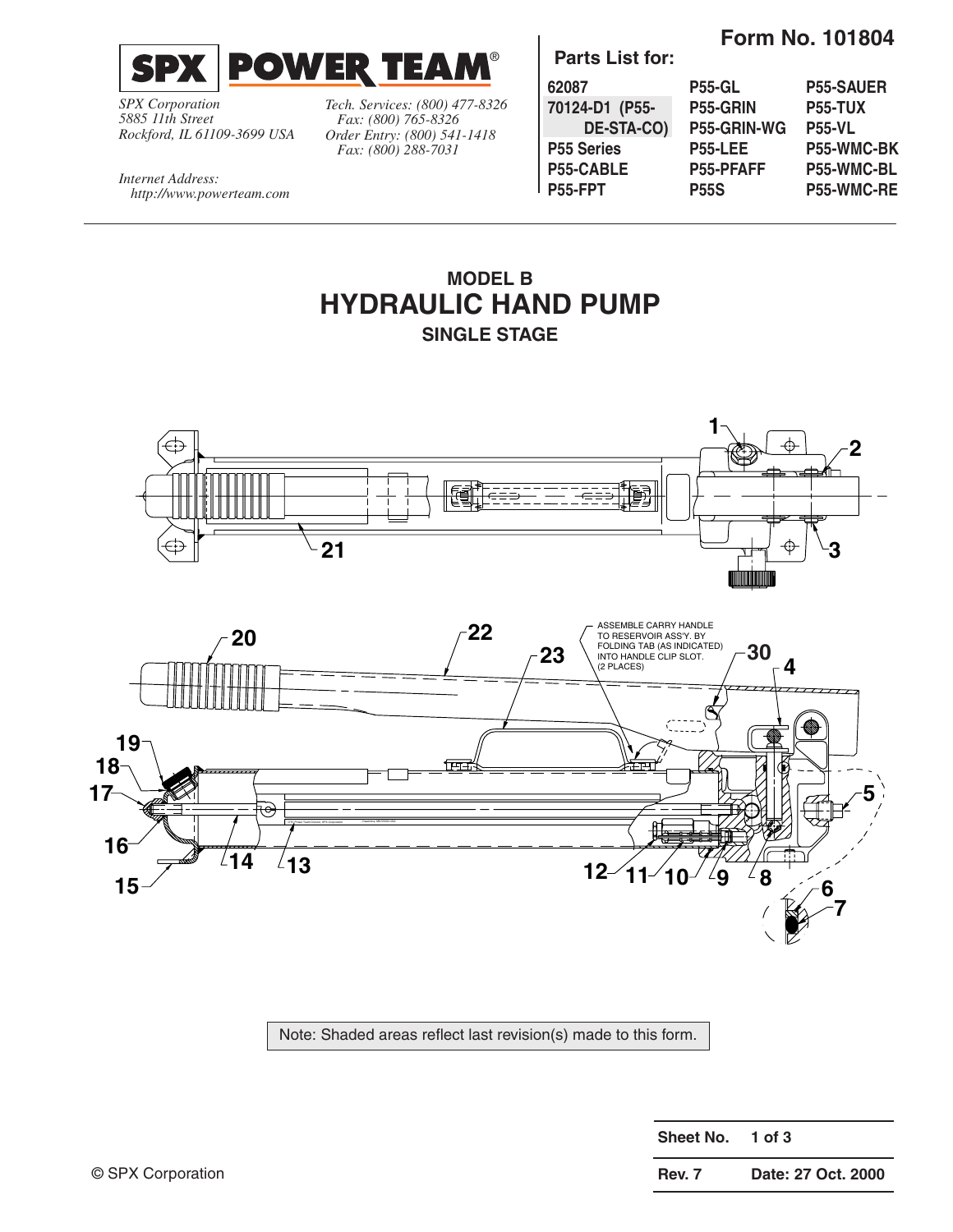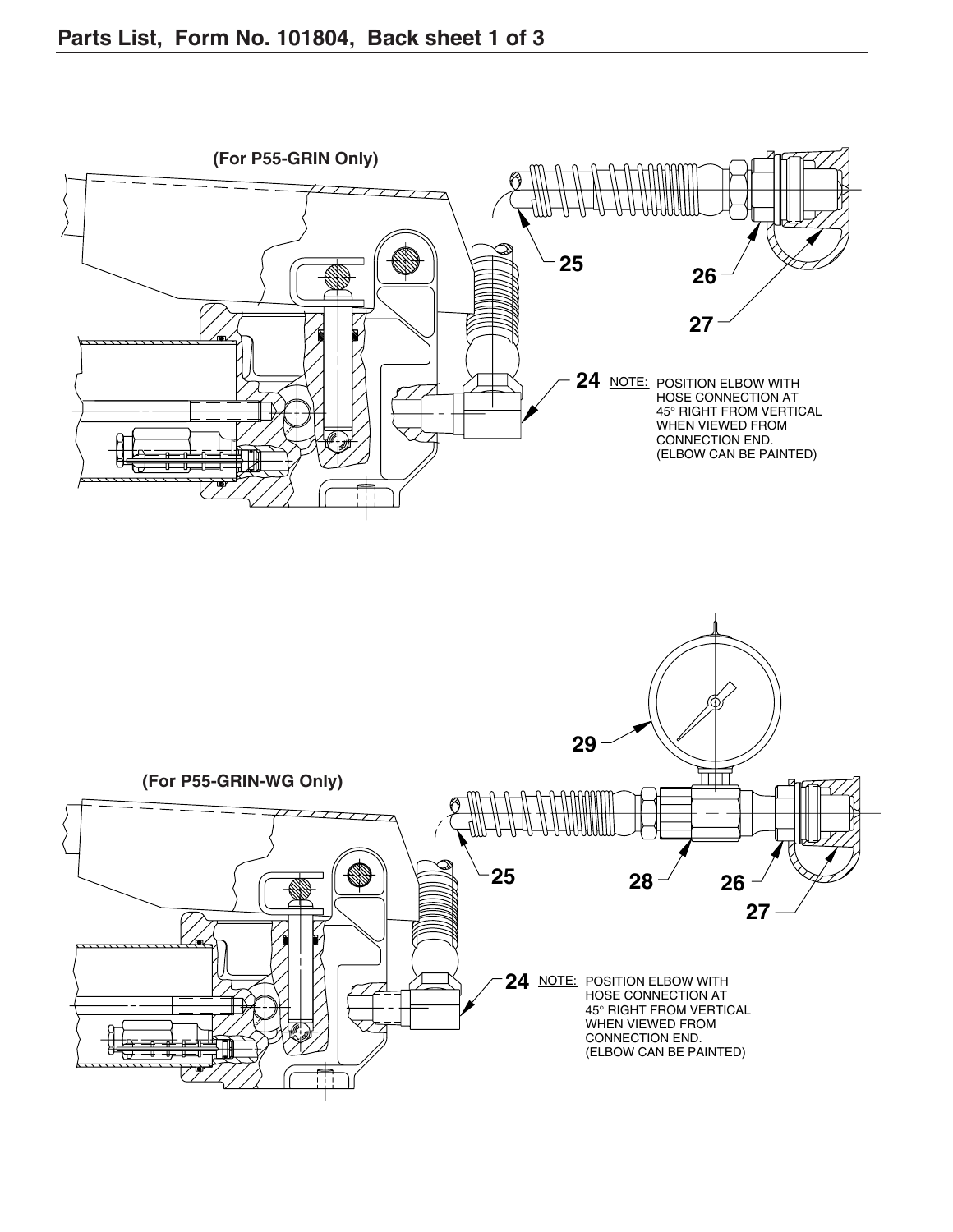## **Parts List** Form No. 101804

| Item<br>No.    | Part<br>No.      | No.<br>Req'd   | <b>Description</b>                                                                       | Item<br>No. | <b>Part</b><br>No.   | No.<br>Req'd      | <b>Description</b>                                                                  |
|----------------|------------------|----------------|------------------------------------------------------------------------------------------|-------------|----------------------|-------------------|-------------------------------------------------------------------------------------|
| 1              | 215907           | 1              | Decal (DO NOT REMOVE)                                                                    | 15          | 351367               | 1                 | Reservoir Assembly (For P55,                                                        |
| 2              | 211743           | $\overline{4}$ | Retaining Ring (7/16" shaft)                                                             |             |                      |                   | P55-CABLE, P55-PFAFF, P55-                                                          |
| 3              | 211742           | $\overline{c}$ | Pin                                                                                      |             |                      |                   | SAUER, P55-FPT, P55-TUX,                                                            |
| 4              | 211468           | 1              | Piston Assembly (For all except                                                          |             |                      |                   | P55-WMC-BK, P55-WMC-BL &<br>P55-WMC-RE)                                             |
|                |                  |                | P55-CABLE, P55-LEE & P55-TUX)                                                            |             | 351395               | 1                 | Reservoir Assembly (For P55S)                                                       |
|                | 211470           | 1              | Piston Assembly (For P55-CABLE,<br>P55-LEE & P55-TUX)                                    |             | 421393               | 1                 | Reservoir Assembly (For 62087,<br>P55-GRIN, & P55-GRIN-WG)                          |
| 5              | 11127            | 1              | Pressure Plug<br>(For all except P55-GRIN &<br>P55-GRIN-WG)                              |             | 421394               | 1                 | <b>Reservoir Assembly</b><br>(For 70124-D1 [P55-DE-STA-CO] &<br><b>P55-GL)</b>      |
| 6              | **213987         | 1              | Backup Washer (11/16 x 1/2 x 3/64)                                                       |             | 421450               | 1                 | Reservoir Assembly (For P55-VL)                                                     |
| $\overline{7}$ | *10271           | 1              | O-ring (11/16 x 1/2 x 3/32)                                                              | 16          | 13943                | 1                 | O-ring $(1/2 \times 3/8 \times 1/16)$                                               |
|                | •11445           | 1              | Viton O-ring                                                                             |             | •11439               | 1                 | For all except<br>Viton O-ring<br>P55-LEE                                           |
|                | 19406            | 1              | EPR O-ring                                                                               |             | 17716                | 1                 | EPR O-ring                                                                          |
| 8              | *10378           | 1              | Steel Ball (3/8 dia.)                                                                    | 17          | 10842                | 1                 | Acorn Nut (Torque to 90/110 in. lbs.                                                |
| 9              | *12557<br>•18973 | 1<br>1         | O-ring $(11/32 \times 7/32 \times 1/16)$<br>Viton O-ring                                 |             |                      |                   | Fully engage acorn nut onto tie rod<br>before torquing to body.; For all            |
|                | 215375           | 1              | EPR O-ring                                                                               |             |                      |                   | except P55-LEE)<br>For all                                                          |
| 10             | *211495          | 1              | O-ring (2-11/16 x 2-1/2 x 3/32)                                                          | 18          | 10274                | 1                 | $O\text{-ring}$ (.87 x .68; Nitrile)<br>except                                      |
|                | •213209          | 1              | Viton O-ring                                                                             |             | 253597               | 1                 | P55-LEE<br>Viton O-ring                                                             |
|                | 215369           | 1              | EPR O-ring                                                                               |             | 253598               | 1                 | EPR O-ring                                                                          |
| 11             | *215075          | 1              | <b>Filter Plug</b>                                                                       | 19          | 351245               | 1                 | Filler Cap (For all except P55-LEE)                                                 |
| 12             | 21278            | 1.             | Relief Valve (Set at                                                                     | 20          | 211769               | 1                 | Handle Grip                                                                         |
|                |                  |                | 10,100/10,700 PSI; For P55,                                                              |             |                      |                   | (For all except P55-GRIN &                                                          |
|                |                  |                | P55-CABLE, P55S, P55-PFAFF,<br>P55-SAUER P55-TUX &<br>P55-WMC-BK)                        |             | 206731               | 1                 | P55-GRIN-WG)<br>Handle Grip (For P55-GRIN &<br>P55-GRIN-WG)                         |
|                | 21278-20         | 1              | Relief Valve (Set at 1,900/2,200 PSI;<br>For P55-LEE)                                    | 21          | *305977              | 1                 | Warning Decal (For all except<br>70124-D1 [P55-DE-STA-CO], P55-                     |
|                | 21278-25         | 1.             | Relief Valve (Set at 2,300/2,700 PSI;<br>For P55-FPT)                                    |             | 305977-CE            | 1                 | LEE, P55-PFAFF & P55-SAUER)<br><b>Warning Decal</b>                                 |
|                | 21278-28         | 1              | Relief Valve (Set at 2,700/3,000 PSI;<br>For P55-GL)                                     |             |                      |                   | (For 70124-D1 [P55-DE-STA-CO],<br>P55-PFAFF & P55-SAUER)                            |
|                | 21278-48         | 1              | Relief Valve (Set at 4,900/5,300 PSI:<br>For P55-GRIN & P55-GRIN-WG)                     |             | 307329               | 1                 | <b>Warning Decal</b><br>(For P55-GRIN & P55-GRIN-WG)                                |
|                | 21278-50         | 1              | Relief Valve (Set at 5,100/5,700 PSI;                                                    | 22          | 61287BL2<br>61287GY6 | 1<br>1            | Handle (For P55-SAUER)<br>Handle (For P55-CABLE, P55-LEE &                          |
|                | 21278-52         | 1              | For 70124-D1 [P55-DE-STA-CO])<br>Relief Valve (Set at 5,300/5,900 PSI;<br>For P55WMC-RE) |             | 61287OR9             | 1                 | P55-PFAFF)<br>Handle (For P55 & P55-FPT)                                            |
|                | 21278-80         | 1.             | Relief Valve (Set at 8,100/8,700 PSI;                                                    |             | 61287PR2             | 1                 | Handle (For P55-TUX)                                                                |
|                |                  |                | For 62087)                                                                               |             | 61287PR3             | 1                 | Handle (For P55-VL)                                                                 |
|                | 21278-86         | 1              | Relief Valve (Set at 8,700/9,300 PSI;                                                    |             | 46953YE3             | 1                 | Handle (For 62087)                                                                  |
|                |                  |                | For P55-WMC-BL)                                                                          |             | 46919                | 1                 | Handle (For P55S)                                                                   |
|                | 21278-112        | 1.             | <b>Relief Valve</b><br>(Set at 11,350/11,950 PSI;<br>For P55-VL)                         |             | 64117BK2<br>64117BL2 | 1<br>1            | Handle (For P55-WMC-BK)<br>Handle (For P55-WMC-BL)                                  |
| 13             | 360054           | 1              | Trade Name Decal (For P55 &                                                              |             | 64117RE3             | 1                 | Handle (For P55-WMC-RE)                                                             |
|                |                  |                | P55-CABLE)                                                                               |             | 46953GY8             | 1                 | Handle (For 70124-D1                                                                |
|                | 252186           | 1              | <b>Trade Name Decal</b><br>(For P55-PFAFF)                                               |             | 46953OR9             | 1                 | [P55-DE-STA-CO])<br>Handle (For P55-GL)                                             |
| 14             | 252502           | 1.             | Tie Rod (For P55, P55-CABLE, P55-                                                        |             | 420294OR9            | $\mathbf{1}$      | Handle (For P55-GRIN &                                                              |
|                |                  |                | PFAFF, P55-SAUER, P55-WMC-BK,<br>P55-FPT, P55-TUX, P55-WMC-BL &<br>P55-WMC-RE)           | 23          | 58048                | $\mathbf{1}$      | P55-GRIN-WG)<br>Carry Handle (For P55, P55-CABLE,<br>P55-PFAFF, P55-SAUER, P55-TUX, |
|                | 252324           | 1              | Tie Rod (For P55-VL)                                                                     |             |                      |                   | P55-WMC-BK, P55-FPT,                                                                |
|                | 252326           | 1.             | Tie Rod (For 62087, 70124-D1 [P55-                                                       |             |                      |                   | P55-WMC-BL & P55-WMC-RE)                                                            |
|                | 252327           | 1.             | DE-STA-CO] & P55-GL)<br>Tie Rod (For P55-GRIN &                                          | 24<br>25    | 9681<br>36890        | 1<br>$\mathbf{1}$ | 90° Elbow Fitting (For P55-GRIN &<br>P55-GRIN-WG)<br>Hydraulic Hose (For P55-GRIN & |
|                |                  |                | P55-GRIN-WG)                                                                             |             |                      |                   | P55-GRIN-WG)                                                                        |
|                | 252329           | 1.             | Tie Rod (For P55S)                                                                       |             |                      |                   | R                                                                                   |

**Continued-**

**Sheet No. 2 of 3**

**Rev. 7 Date: 27 Oct. 2000**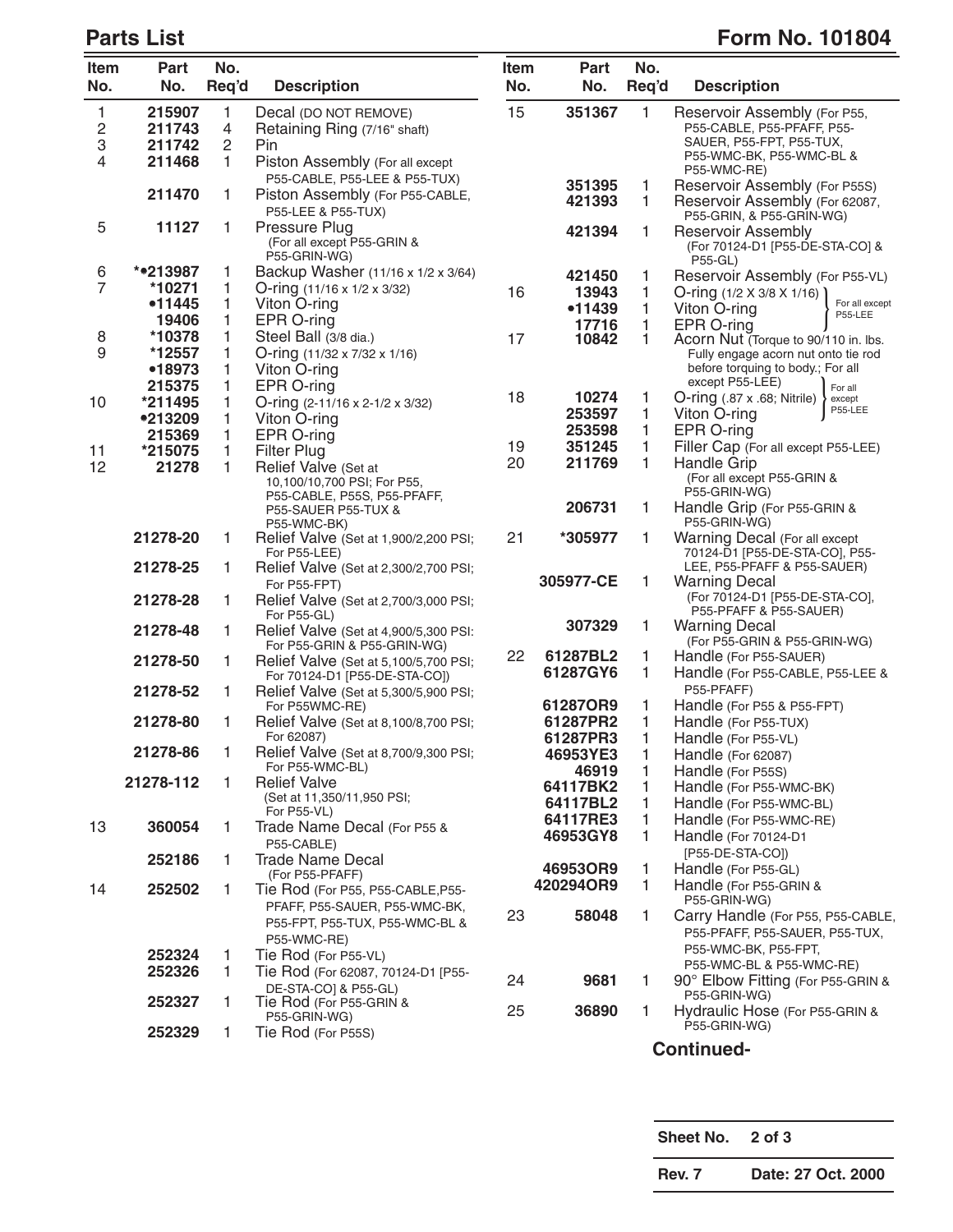| <b>Item</b><br>No. | Part<br>No. | No.<br>Rea'd | <b>Description</b>                                   | <b>Item</b><br>No. | <b>Part</b><br>No. | No.<br>Rea'd | <b>Description</b>                                         |
|--------------------|-------------|--------------|------------------------------------------------------|--------------------|--------------------|--------------|------------------------------------------------------------|
| 26                 | 25599       |              | Quick Coupler (For P55-GRIN &<br>P55-GRIN-WG)        |                    | •205724            |              | <b>PARTS INCLUDED BUT NOT SHOWN</b><br>Decal (Viton Seals) |
| 27                 | 9800        |              | Dust Cap (For P55-GRIN &<br>P55-GRIN-WG)             |                    | 250328<br>307066   |              | Decal (EPR Seals)<br>Handle Retainer (For P55S,            |
| 28                 | 9670        |              | Tee Fitting (For P55-GRIN-WG)                        |                    |                    |              | P55-VL, & P55-FPT)                                         |
| 29                 | 17946       |              | Gauge (0-6,000 PSI; 2-1/2" dia.;<br>For P55-GRIN-WG) |                    | 214904             |              | Fill Level Decal (For 62087 &<br><b>P55-GL)</b>            |
| 30                 | 253234      |              | Decal (Oil pivot pins)                               |                    |                    |              |                                                            |

Part numbers marked with an asterisk (**\***) are contained in Repair Kit No. 300943. Part numbers marked with a bullet (•) are contained in Viton Seal Kit No. 300472.



SECTION A-A